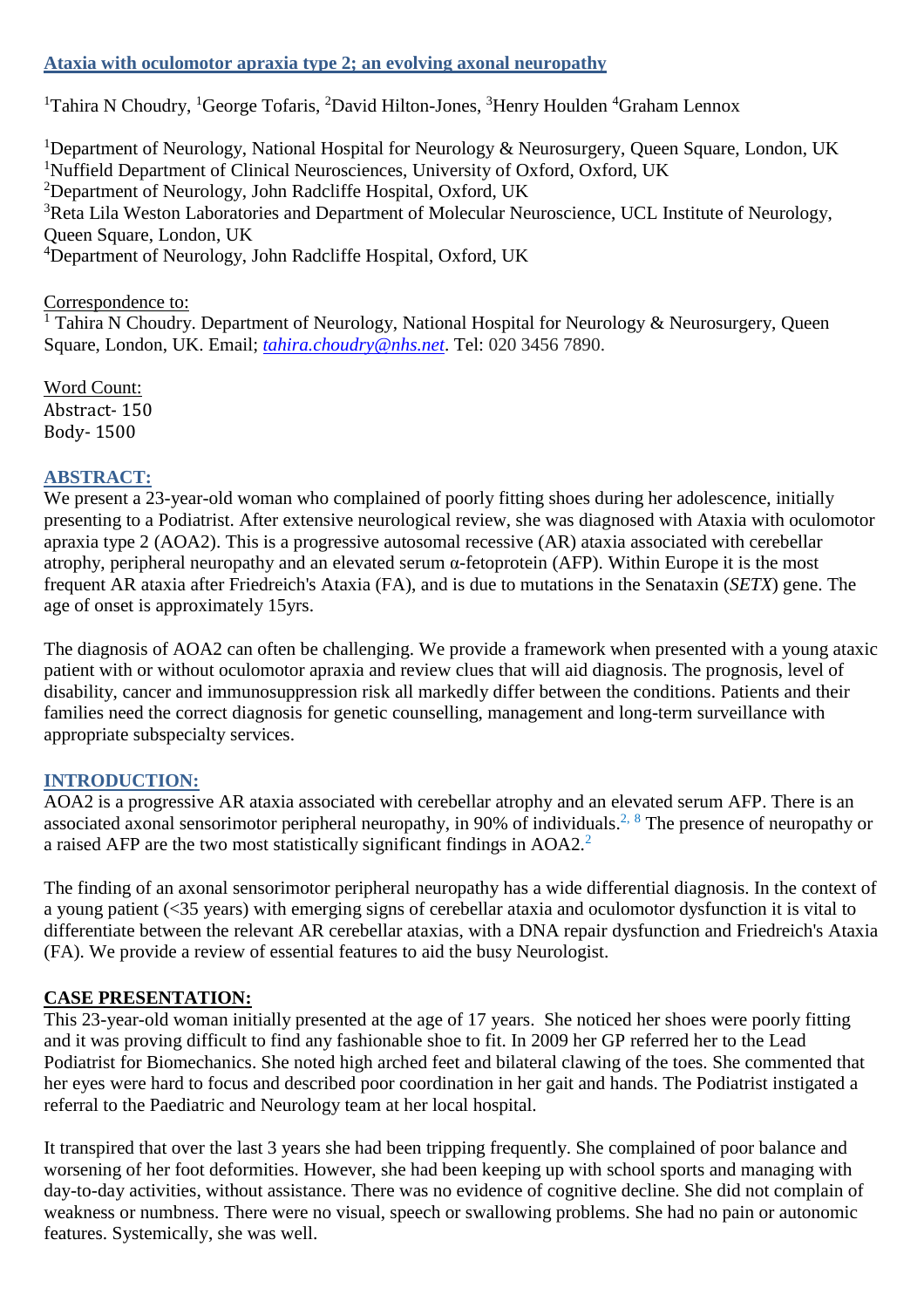There was no family history of relevance. She had 2 sisters and a brother who were all fit and well. Her parents were unrelated. There was no past medical history of note. She had a normal delivery, reaching all her developmental milestones. She takes no regular medications. She had just completed her GCSE's. There was no smoking, alcohol or drug use.

Her general physical examination in 2009 was unremarkable. There were no neuro-cutaneous lesions. Her head, neck and upper limb neurological examination were normal. In the lower limbs she had high arches in both feet with hammertoes. Power was 5/5 in all muscle groups. Sensation was reduced in both lower limbs. There were no ankle or knee reflexes elicited. She was Romberg's Positive with an unsteady gait.

She was stable for several years. A routine follow-up in 2014 unravelled deterioration. She had difficulty opening jars. Her hands shook, when reaching a target. Her speech was slurred and her balance was markedly worse.

She was referred to the Neurogenetics clinic. New findings in her examination included finger-nose dysmetria and dysdiadochokinesia in the upper limbs. Within the lower limbs there was mild weakness 4+ of ankle dorsiflexion & eversion, vibration sensation was absent below her ankles with normal pinprick sensation.

In the head and neck exam there was a mild head tremor and slurred speech. She displayed poor saccadic initiation with slow saccades, and jerky pursuit movements. She displayed head thrusts with her eyes lagging behind head movements. She had a wide-based gait and a high-steppage gait, helped by using orthoses. She could not perform the heel-to-toe test.

## **INVESTIGATIONS:**

Routine blood tests were unremarkable. Serum immunoglobulins, vitamin-E, lactic acid, amino acids were normal. The karyotype was 46 XX.

The nerve conduction test and EMG revealed a sensorimotor axonal neuropathy, with severe sensory abnormalities. The sensory nerve action potentials were reduced in amplitude (Sural≤1.6µV, radial 8.3µV) with normal conduction velocities of 38-59m/sec.

*PMP 22* & Frataxin gene testing was negative. Molecular analysis for axonal CMT genes including *MFN2*, *GJB1/CX32, and MPZ,* was negative. The MRI Head displayed marked cerebellar atrophy (Fig 1). The AFP was raised, at 41 IU/Ml.

### **DIFFERENTIAL DIAGNOSIS:**

The working diagnosis was initially Charcot-Marie-Tooth (CMT) or FA. The axonal neuropathy led to a search for CMT2. After her deterioration, AOA1, AOA2 or Ataxia Telangiectasia-like Disorder (ATLD) were considered.

The hereditary ataxia panel confirmed a molecular diagnosis of AOA2 (Table 1).

# **Table 1: Sequencing Analysis: Ataxia 77 gene panel**

| <b>Gene name</b> | <b>Variant</b>                                       |
|------------------|------------------------------------------------------|
| <b>SETX</b>      | Heterozygous for c.6729_6730delCA p. $(His2243fs)*$  |
| <b>SETX</b>      | Heterozygous for c.7121 7122delTG p. $(Val2374fs)**$ |

Courtesy of John Radcliffe Hospital, Genetics Department. Reported in literature in association with; \*slowly progressive ataxia, neuropathy & oculomotor dysfunction, \*\*slowly progressive ataxia & sensorimotor neuropathy.

# **MANAGEMENT:**

Genetic counselling was provided with specialist genetic input. There is no treatment for the neurological disease. Physiotherapy and occupational therapy was undertaken. Special education and speech therapy can be beneficial.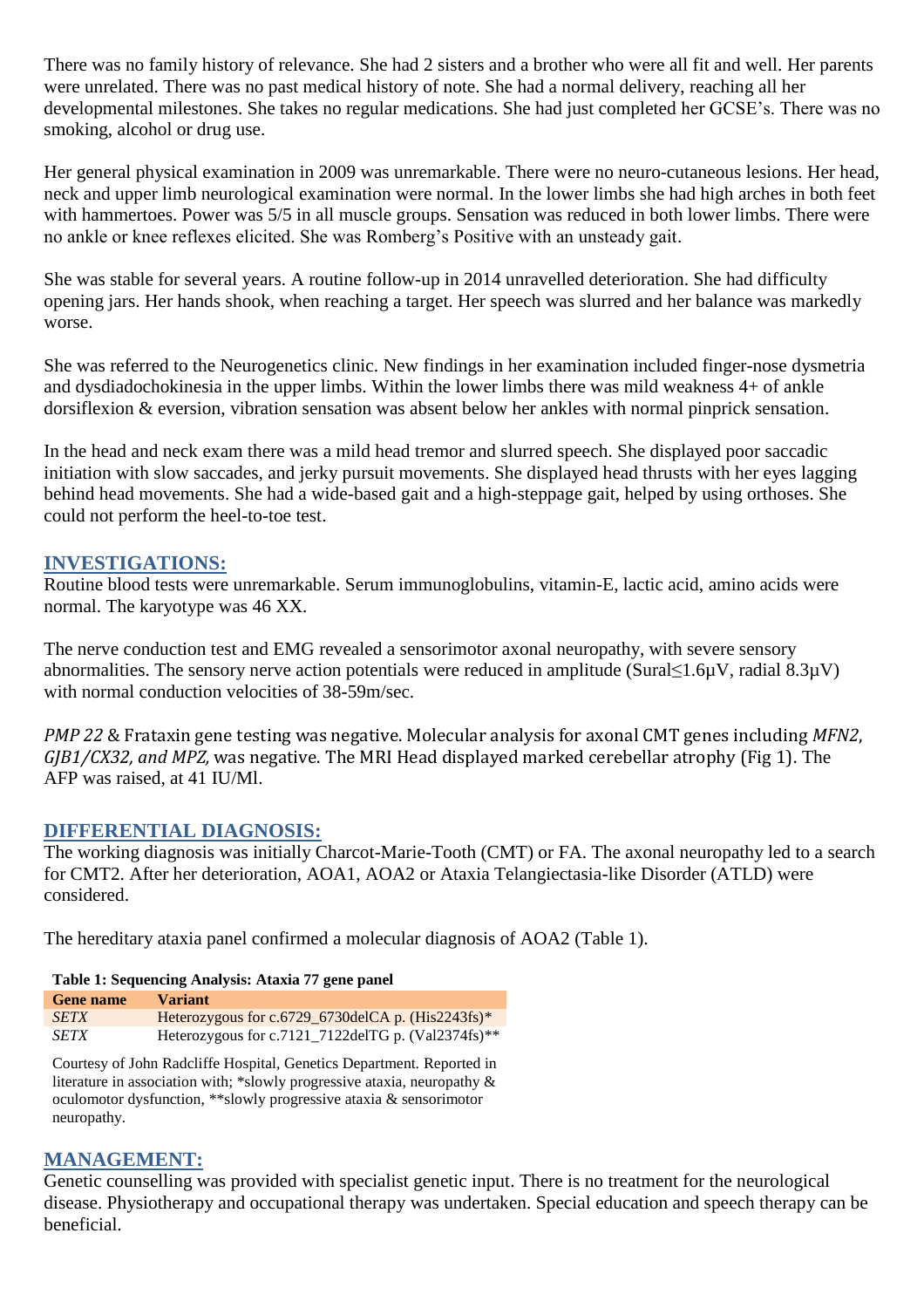# **DISCUSSION:**

### Ataxia with Oculomotor Apraxia Type 2 (AOA2)

This is a progressive AR ataxia associated with cerebellar atrophy and an elevated serum AFP. There is an associated axonal sensorimotor peripheral neuropathy in 90%.<sup>2, 8</sup> The aforementioned neuropathy or a raised AFP are the two most statistically significant findings in AOA2. Oculomotor apraxia is found in approximately 56%.<sup>1</sup> Pyramidal signs and movement disorders like head tremor, dystonia and chorea were present in a proportion. In AOA2 there is absence of cardiomyopathy, predisposition to cancer, infections and rare or absent telangiectasia.<sup>8</sup> It is the most frequent AR ataxia next to FA in Europe. The age of onset is approximately 15yrs.

Mutations in the *SETX* gene cause AOA2 and a dominant juvenile, amyotrophic lateral sclerosis (ALS4). Senataxin is a large protein at 2677 AA's.<sup>12</sup> It is produced in the brain, spinal cord & muscles. It contains a conserved DNA/RNA helicase domain towards the C-terminal, contributing to multiple aspects of gene expression, including transcription. It is likely to aid in DNA repair, DNA/RNA and R Loop processing.<sup>7, 16</sup>

### Alpha-fetoprotein; value of testing

Studies have shown that the probability of missing AOA2 is 0.23%, if sequencing only the Senataxin gene. This is in non-FA, non-AT ataxic patients with AFP $\geq$ 7 µg/l. It is recommended to test ataxic patients with  $APP > 7\mu$ g/l for Senataxin gene sequencing in AOA2.<sup>2</sup>

Case studies suggest that AOA2 cannot be excluded in patients with ataxia and cerebellar atrophy without a raised AFP and/or polyneuropathy, as they may emerge later.<sup>11</sup> Repeating the AFP levels in a year is recommended. 2

### Eyes; the windows to a clearer diagnosis

Oculomotor Apraxia is characterised by a dissociation of eye & head movements in the head-free condition. The head reaches the lateral target before the eyes. It is not a true apraxia. It is important to compare the presence of oculomotor apraxia amongst the relevant AR cerebellar ataxias with a DNA repair dysfunction (table 2).

| <b>Table 2: Clues from Oculomotor function</b> |            |            |                          |            |           |  |
|------------------------------------------------|------------|------------|--------------------------|------------|-----------|--|
| <b>Type of Oculomotor</b>                      | $AOA2*$    | $AOA1*$    | $AT**$                   | ATLD***    | $AOA4***$ |  |
| <b>Dysfunction</b>                             |            |            |                          |            |           |  |
| Oculomotor Apraxia                             | 56%        | 86%        | 100%                     | 90%        | 100%      |  |
| Saccadic pursuit                               | 100%       | 100%       | $+$                      | $^{+}$     |           |  |
| Gaze evoked                                    | 89%        | 100%       | $+^{\dagger}$            | $^{+}$     |           |  |
| nystagmus                                      |            |            |                          |            |           |  |
| Square waves on                                |            | 100%       | 85%                      |            |           |  |
| central fixation                               |            |            |                          |            |           |  |
| Nature of saccades                             | Hypometric | Hypometric | Hypometric               | Hypometric |           |  |
|                                                | N velocity | N velocity | $\downarrow$ /N velocity |            |           |  |
| Impairment of:                                 | Abduction  |            | Convergence              |            |           |  |
|                                                |            |            | Accommodation            |            |           |  |

\*From Le Ber et al. (2003, 2004); \*\*from Lewis et al. (1999), Shaikh et al. (2009 & 2011), Wood et al. (1992), \*\*\*from Fernet et al. (2005); \*\*\*\* from Bras et al 2015; † Also horizontal, vertical & torsional nystagmus (spontaneous), periodic alternating nystagmus; + = present; N-normal. AT- ataxia Telangiectasia; Ataxia Telangiectasia-like Disorder-ATLD

#### Clinical and lab differences between the main players; how to unravel the diagnosis

In the context of a young patient (<35 years) with emerging signs of cerebellar ataxia and oculomotor dysfunction it becomes vital to differentiate between the relevant AR cerebellar ataxias with a DNA repair dysfunction and Friedreich's Ataxia (FA). This table provides a review of essential features to aid the differential diagnosis (table 3).

| <b>Feature</b>      | $FA*$          | $AT**$        | $AOA2***$      | $AOA1***$     | $ATLD***$     | $AOA4\dagger$ |
|---------------------|----------------|---------------|----------------|---------------|---------------|---------------|
| Gene Locus/gene     | 9a/FXN         | $11$ q/A $TM$ | 9a/SETX        | 9p/APTX       | 11q/MRE11A    | 19a/PNKP      |
| No of patients      | 187            | 70            | 18             | 14            | 10            |               |
| Age at onset, years | $15.5 \pm 3.8$ | < 5           | $15.5 \pm 3.8$ | $6.9 \pm 4.7$ | $2.1 \pm 1.9$ | $4.3 \pm 2.3$ |
| (range)             | $(2-51)$       |               | $(9-25)$       | $(2-18)$      | $(1-7)$       | $(9-1)$       |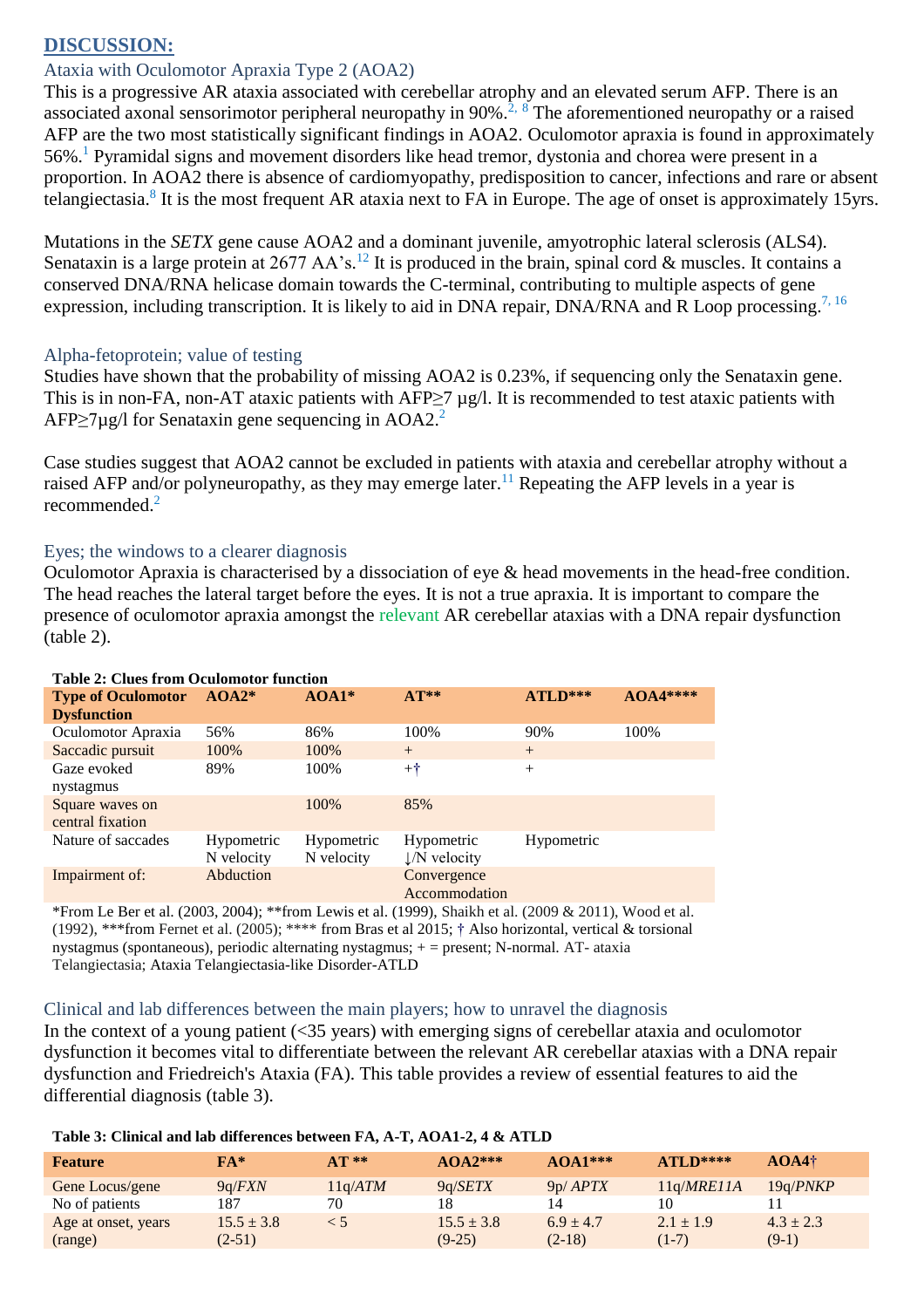| Disease duration until<br>wheelchair, mean years | 11                       | 10                    | 16                       | 11                       | 13                       | 15                       |
|--------------------------------------------------|--------------------------|-----------------------|--------------------------|--------------------------|--------------------------|--------------------------|
|                                                  |                          |                       |                          |                          |                          |                          |
| Gait ataxia                                      | $+$                      | $+$                   | $+$                      | $+$                      | $+$                      | $+$                      |
| Neuropathy                                       | S                        | <b>SM</b>             | <b>SM</b>                | <b>SM</b>                | $\overline{a}$           | <b>SM</b>                |
| Cardiomyopathy                                   | $+$                      | $\sim$                | $\sim$                   | $\overline{\phantom{a}}$ | $\overline{\phantom{0}}$ | $\sim$                   |
| Oculomotor apraxia                               | $\overline{\phantom{a}}$ | $^{+}$                | $+$                      | $^{+}$                   | $^{+}$                   | $+$                      |
| Chorea                                           | $\overline{\phantom{a}}$ | $+$                   | 22%                      | 79%                      | $+$                      |                          |
| Pyramidal signs                                  | $+$                      | -                     | $\pm$                    |                          | $^{+}$                   | $\pm$                    |
| Telangiectasia                                   | $\overline{\phantom{a}}$ | $+$                   | $\overline{\phantom{a}}$ | $\overline{\phantom{a}}$ | $\overline{\phantom{0}}$ | $\overline{\phantom{0}}$ |
| Cancer risk                                      | $\overline{\phantom{a}}$ | $+$                   |                          |                          |                          |                          |
| MRI-cerebellar atrophy                           | $\overline{\phantom{a}}$ | $+$                   | $+$                      | $+$                      | $+$                      | $+$                      |
| AFP                                              | $\overline{\phantom{a}}$ |                       |                          | -                        |                          | $\pm$ ↑                  |
| Ig                                               | $\overline{\phantom{a}}$ | $\downarrow \ddagger$ | $\pm$ 1                  | -                        | $\overline{\phantom{0}}$ |                          |
| Chol                                             |                          |                       | 士↑                       |                          |                          | $\pm$ ↑                  |
| Albumin                                          |                          |                       | ±Į                       |                          |                          | ±Ļ                       |

\*From Durr et al. (1996); \*\*from Stankovic et al. (1998) & Woods and Taylor (1992); \*\*\*from Le Ber et al. (2003, 2004); \*\*\*\*from Fernet et al. (2005); †from Bras et al 2015; ‡-Mainly IgA, IgG subclasses & IgE; + = present; - = absent or insignificant;  $AFP = a$ -fetoprotein;  $CT =$ cholesterol level;  $Ig =$ immunoglobulins,  $S =$ sensory,  $SM =$ Sensorimotor. Table adapted from Le Ber 2004

Currently 4 subtypes of AOA have been delineated. The distinguishing features of AT and ATLD are the presence of immunodeficiency, sensitivity to ionising radiation and chromosomal instability, absent in AOA subtypes. In AOA there is no predisposition to cancer and rare or absent telangiectasia, unlike in AT. ${}^{8}$ 

AT and ATLD have a younger age of onset than AOA2. Clinical progression in AOA2 is gradual and functional neurological defects are less severe than in AT. The increased AFP in AT is usually 10 times the normal upper limit, compared to 5 times the normal upper limit in AOA2.

There is a strictly sensory neuropathy in FA.<sup>5</sup> Severe cerebellar atrophy on MRI is not common in FA, although there may be some cervical dorsal column loss. There is no cardiomyopathy and corticospinal tract involvement is infrequent, in AOA2.

AOA4 is secondary to *PNKP* mutations. PNKP is an enzyme involved in multiple pathways of DNA repair.<sup>3</sup> AOA4 is the most frequent form of AR ataxia in the Portuguese population, after FA. Most individuals initially present with dystonia. Ataxia and oculomotor apraxia were the next most common symptoms. All had a polyneuropathy, with early generalised areflexia, distal muscle wasting and weakness. Cognitive impairment and dementia were also present in some.<sup>3</sup> AOA4 and AOA1 both have prominent extrapyramidal features like chorea or dystonia and a more rapid progression than AOA2.

AOA3 is due to mutations in the *PIK3R5* gene. This encodes a regulatory protein that interacts with downstream enzymes implicated in signal transduction pathways regulating cell survival, growth, metabolism and immune function. <sup>1</sup> Four siblings with AOA3 were identified in a consanguineous Saudi Arabian family. They presented with ataxia and oculomotor apraxia, with negative *SETX* gene testing. They all had cerebellar atrophy and a moderately severe axonal sensory polyneuropathy.<sup>1</sup>

Neuropathy is more severe in AOA1. The functional prognosis is better in AOA2 than in AOA1, with longer disease duration until becoming wheelchair-bound (table 3). A case report of AOA4 details how an initial diagnosis of axonal CMT or a CMT4 mimic was considered.<sup>13</sup> Further to this our case demonstrates that it would be useful to include AOA2 testing in a neuropathy gene panel.

### Key Points:

- AOA2 is a progressive AR ataxia associated with cerebellar atrophy, peripheral neuropathy and elevated serum AFP
- **AOA types 1-4**, AT and ATLD are the main AR cerebellar ataxias, linked with oculomotor apraxia
- Identify those young (<35yrs) ataxic patients with AFP $\geq$ 7 µg/l, for Senataxin gene sequencing
- AOA2 should be included in a neuropathy gene panel

#### **Acknowledgments and conflicting interests:**

Acknowledgment and special thanks to the patient and her mother for their cooperation with filming of the video and writing of the case report.